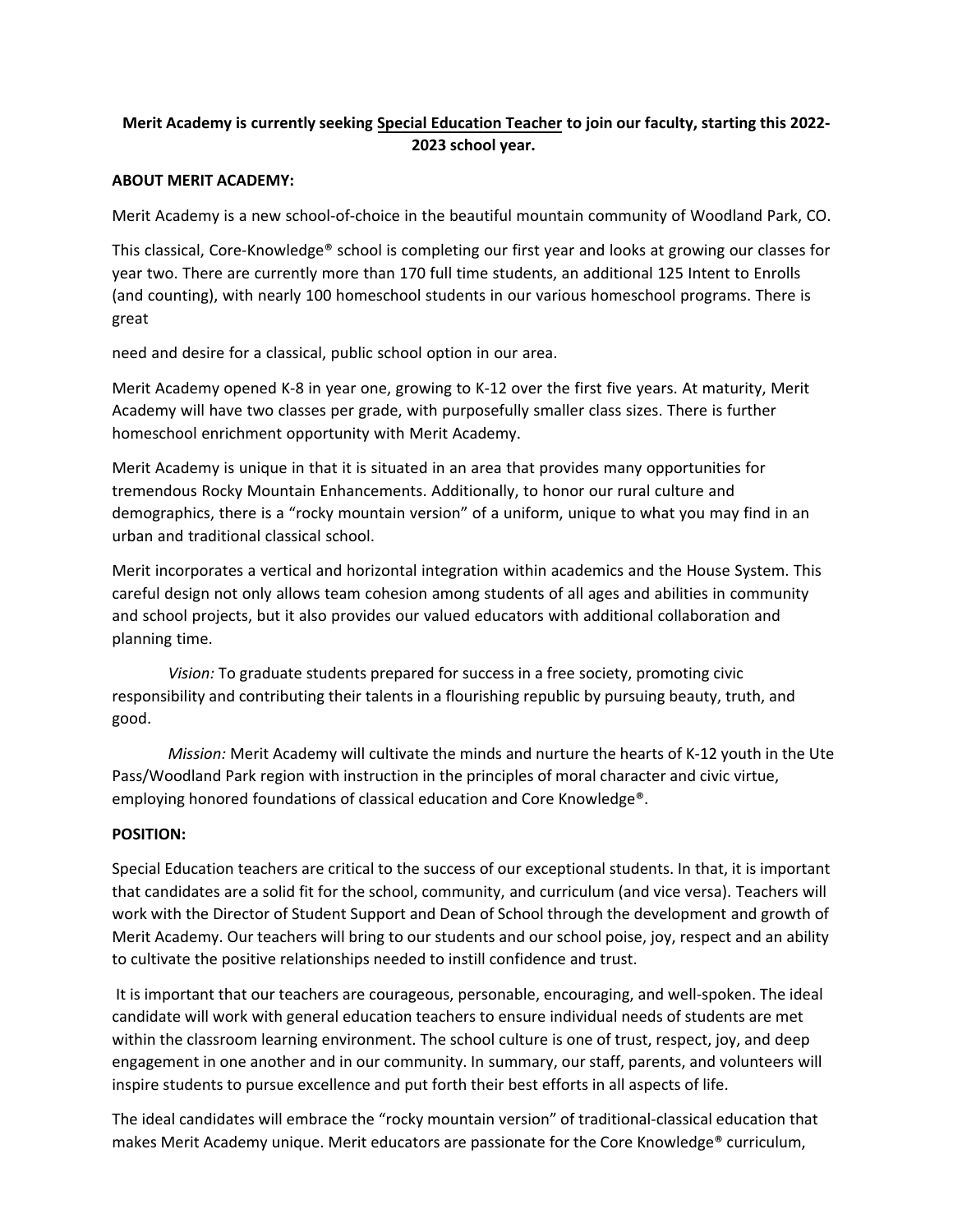liberal arts, Merit's vision and mission, and our five virtues of valor, perseverance, responsibility, goodness, and friendship. Staff also embrace and support the ideas and philosophy of America's Founding. Special education teachers will be subject matter experts in special education, classical education, IEP's, Colorado State Standards, performance assessments, and other required educational components.

# **DUTIES & RESPONSIBILITIES:**

- Understands cognitive, behavioral, and emotional development. Incorporates that knowledge in planning and implementation of curriculum for best retention, growth, and comprehension
- Sits on the RTI/MTSS team; identifies students who may require special education interventions
- Identifies students who need an IEP. Works with the parents and team to develop educational program for students
- Collaborates with regular classroom teachers, interprets the abilities and disabilities of these students and assists teachers in defining classroom intervention strategies, as defined in the IEP
- Assists students with regular class assignments
- Communicates regularly with parents and staff regarding student's needs, growth, and performance
- Administers and interprets standardized and informal assessment instruments.
- Maintains all appropriate special education forms, Individual Education Programs (IEP's), assessments, and records mandated by regulation and school.
- Trains/coaches general education teachers on how to implement IEPs
- Maintains an appropriate and safe learning environment
- Teaches/mentors classrooms, small groups, and individual students
- Facilitates learning through sound professional teaching and classroom management skills
- Implements curriculum and instruction in a matter consistent with Merit Academy
- Cultivate the fundamental virtues of Merit Academy
- Embrace the school's vision and mission
- Additional special education duties may be prescribed

# **QUALITIES & CHARACTERISTICS:**

- Professional and empathetic when dealing with concerns of parents, families and fellow staff
- Moral character, acts with integrity and wisdom.
- Holds a conviction and dedication to school choice and Merit's vision and mission.
- Emboldens and supports students, parents, and associated volunteers to love learning, embrace our virtues, and promote a life of responsible citizenship in a flourishing republic.
- Engenders trust and assurances in others through effective, personable communication, kindness and community involvement, behavior, and outreach.

# **KNOWLEDGE & SKILLS:**

- Ability to relate to exceptional students and an appreciation of their desire for understanding and ability-appropriate levels of fun and interaction
- Contributes to a collegial faculty throughout the school
- A commitment to Core Knowledge®, classical education, school choice, and the positive contributive culture of Merit Academy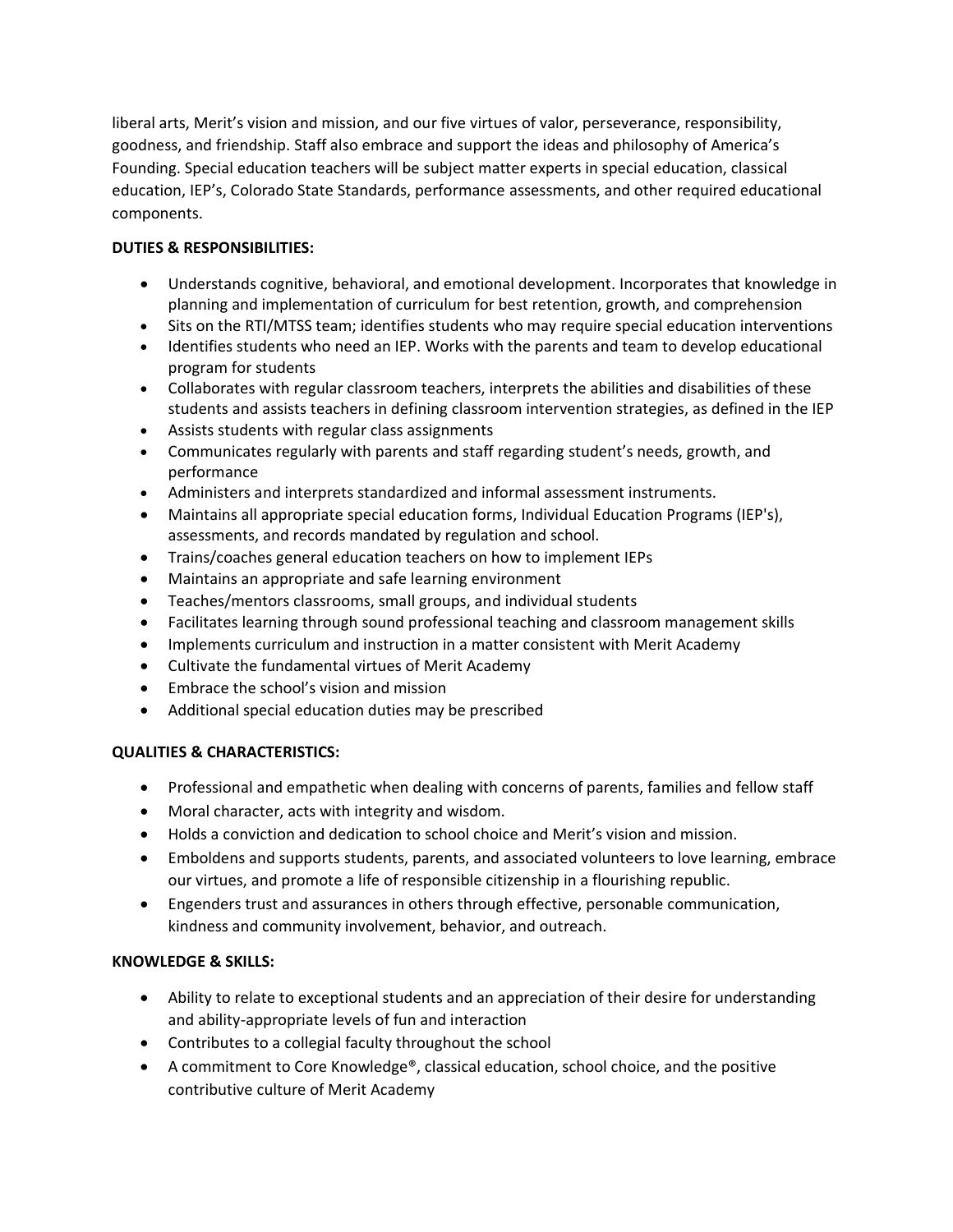- Use PowerSchool as parent and teacher informational tools
- Use CO's IEP software and reporting method for case reports
- Understanding of Core Knowledge® and classical education, and classical education's history and foundation within Western civilization
- Able to communicate with poise, winsomeness, kindness, and humility

### **REQUIRED QUALIFICATIONS:**

- Bachelor's degree or higher in Education or similar field
- Must hold a valid CO teaching license with Special Education Endorsement
- Must love working with exceptional students
- An understanding of charter schools or other schools-of-choice
- Works well with students, staff, and parents
- Conviction in Merit Academy's vision, mission and in a classical, liberal arts education
- Ability to maintain classroom decorum
- Strength of character
- Desire for professional development, growth and mentorship

### **PREFERRED QUALIFICATIONS**

- Understanding of CO standards, alignment, and performance indicators, especially as related to special education
- Experience in a charter or independent school

#### **REPORTING STRUCTURE:**

Reports to the Dean of Academics and the Dean of Schools. Works side-by-side with teachers, counselor, specialists, and additional staff.

### **PAY & BENEFITS:**

There are 164 contact days and 13 in-service days for teachers. Upper School (grades 6-12) teachers have a 2-hour block daily for lunch, individual planning, and at least bi-weekly collaboration across grades. Fridays are ½ day teaching and ½ day collaboration for full-time teachers. Additional in-service (voluntary) or summer work may also include a stipend or comp time, TBD. Depending on exceptional student workload, paraprofessional(s) can assist the special education teacher.

- \$38,000-\$49,000, depending on experience
- School holidays and breaks
- Additional 12 days personal/sick leave
- Bonuses for grant awards
- Health insurance
- Dental insurance
- Optional vision insurance
- Retirement benefits through PERA

#### **CONDITIONS OF EMPLOYMENT:**